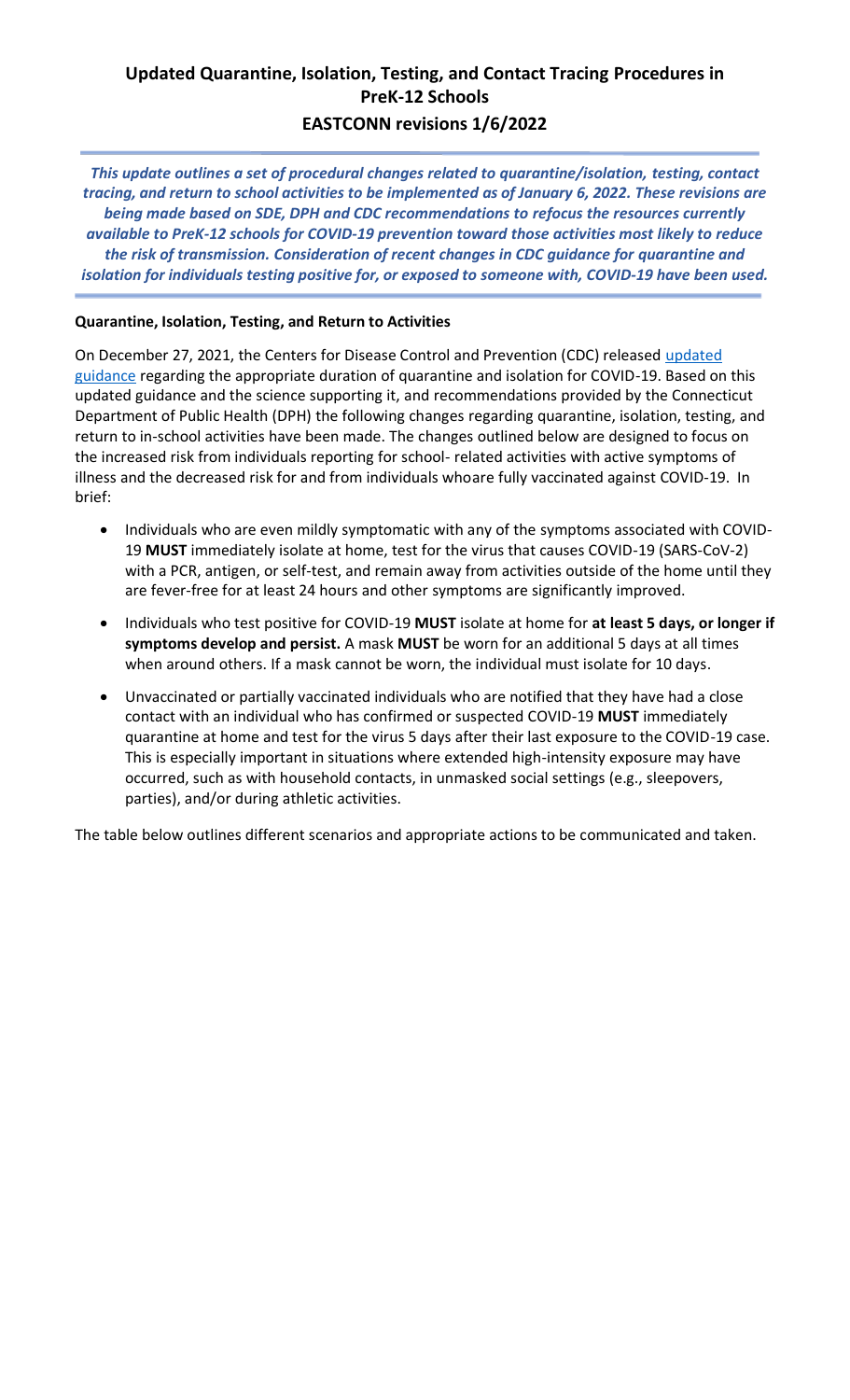|                                                                                                                                                                                                               | Student/Staff with<br>any COVID-19 symptoms                                                                                                                                                                                                                                                                                                                                                                                                                                                                                                                                                                                                                                                                                                                                                                                                                                                                                         |                                                                                                                                                                                                                                                                                                                                                                                                                                                                                                                                                                                                                                                                                                                                                                                                                                                                                      | Student/Staff with<br>no COVID-19 symptoms                                                                                                                                                                                                                                                                                                                                                                                                                                                                                                                                                                                                                                                                                                                                                                                                                                                                                                                                                                                                                                                                     |
|---------------------------------------------------------------------------------------------------------------------------------------------------------------------------------------------------------------|-------------------------------------------------------------------------------------------------------------------------------------------------------------------------------------------------------------------------------------------------------------------------------------------------------------------------------------------------------------------------------------------------------------------------------------------------------------------------------------------------------------------------------------------------------------------------------------------------------------------------------------------------------------------------------------------------------------------------------------------------------------------------------------------------------------------------------------------------------------------------------------------------------------------------------------|--------------------------------------------------------------------------------------------------------------------------------------------------------------------------------------------------------------------------------------------------------------------------------------------------------------------------------------------------------------------------------------------------------------------------------------------------------------------------------------------------------------------------------------------------------------------------------------------------------------------------------------------------------------------------------------------------------------------------------------------------------------------------------------------------------------------------------------------------------------------------------------|----------------------------------------------------------------------------------------------------------------------------------------------------------------------------------------------------------------------------------------------------------------------------------------------------------------------------------------------------------------------------------------------------------------------------------------------------------------------------------------------------------------------------------------------------------------------------------------------------------------------------------------------------------------------------------------------------------------------------------------------------------------------------------------------------------------------------------------------------------------------------------------------------------------------------------------------------------------------------------------------------------------------------------------------------------------------------------------------------------------|
| If fully<br>vaccinated<br>against<br>COVID-19<br>(defined as<br>two weeks<br>after second<br>dose of Pfizer<br>or Moderna<br>vaccines or<br>first dose of<br>Johnson &<br>Johnson<br>vaccine)                 | Isolate at home.<br>Test for COVID-19 (either self-test or at a testing site).<br>If test result is negative, return to activities when fever-free for<br>at least 24 hrs. and other symptoms are significantly improved.<br>If test result is positive, isolate for at least 5 days, retest with<br>RAPID test on day 5 or later. If still positive or unable to retest,<br>isolate through day 10. If test is negative AND you are fever-free<br>for at least 24 hrs. AND other symptoms are significantly<br>improved, return to school/work on day 6.<br>Masks must be worn for 10 days from symptom onset when at<br>all times when around others. If a mask cannot be worn, you<br>must continue to isolate for a period of 10 days.                                                                                                                                                                                          |                                                                                                                                                                                                                                                                                                                                                                                                                                                                                                                                                                                                                                                                                                                                                                                                                                                                                      | If notified of a close contact with a<br>COVID-19 case outside ofthe school day:<br>Continue with in-person learning.<br>Test for COVID-19 (either self-test or at a<br>testing site) 5 days after the exposure.<br>If test is negative continue in person<br>learning<br>Consider quarantining for 5 days from<br>other activities outside of school,<br>especially if notified of an extended high-<br>intensity exposure (e.g., household<br>contact, unmasked social contact, and<br>contact during athletic activities).<br>If test is positive isolate for at least 5<br>days, retest with RAPID test on day 5 or<br>later. If still positive or unable to retest,<br>isolate through day 10. If test is negative<br>AND a mask can be worn through day 10<br>return to in person learning/work.<br>Wear a mask at all times during any<br>activities when around others for 10<br>days.                                                                                                                                                                                                                 |
|                                                                                                                                                                                                               | Student/Staff with<br>any COVID-19 symptoms                                                                                                                                                                                                                                                                                                                                                                                                                                                                                                                                                                                                                                                                                                                                                                                                                                                                                         | Student/Staff with<br>any COVID-19 symptoms                                                                                                                                                                                                                                                                                                                                                                                                                                                                                                                                                                                                                                                                                                                                                                                                                                          | Student/Staff with<br>no COVID-19 symptoms                                                                                                                                                                                                                                                                                                                                                                                                                                                                                                                                                                                                                                                                                                                                                                                                                                                                                                                                                                                                                                                                     |
| If only<br>partially<br>vaccinated<br>(one dose of<br>a two dose<br>COVID-19<br>vaccine or<br>within two<br>weeks of final<br>dose)<br>or<br><b>Unvaccinated</b><br>or<br>Vaccination<br>status is<br>unknown | If notified of a close contact<br>with a COVID-19 case<br>outside of the schoolday:<br><b>Isolate</b> at home<br>for a minimum of 5 days since<br>last exposure to the COVID-19<br>case.<br>Test for COVID-19 (either<br>self-test or at a testing site).<br>If test result is negative,<br>return to school.when fever<br>free for 24 hrs. AND other<br>symptoms significantly<br>improved<br>If test result is positive,<br>isolate for at least 5 days,<br>retest with RAPID test on<br>day 5 or later. If still positive<br>or unable to retest, isolate<br>through day 10. If retest is<br>negative AND fever-free for<br>at least 24 hours AND other<br>symptoms are significantly<br>improved, return to in<br>person learning/work.<br>Masks must be worn for<br>10 days from symptom<br>onset at all times when<br>around others. If a mask<br>cannot be worn, you must<br>continue to isolate for a<br>period of 10 days. | If no known close contact with a<br>COVID-19 case outside of the<br>school day:<br><b>Isolate</b> at home.<br>Test for COVID-19 (either self-<br>test or at a testing site).<br>If test result is negative, return to<br>school/work when fever-free for at<br>least 24 hours and other symptoms<br>are significantly improved.<br>If test result is positive, isolate<br>for at least 5 days after<br>symptoms began, retest with<br>RAPID test on day 5 or later. If<br>still positive or unable to retest,<br>isolate for through day 10. If<br>retest is negative AND fever free<br>for 24 hours AND other<br>symptoms are significantly<br>improved, return to in person<br>learning/work.<br>Masks must be worn for 10<br>days from symptom onset at<br>all times when around others.<br>If a mask cannot be worn, you<br>must continue to isolate for a<br>period of 10 days. | If notified of a close contact with a<br>COVID-19 case outside of the school day:<br>Quarantine at home from school,<br>extracurricular activities, and other<br>activities for 5 days from the last exposure<br>to the COVID-19 case.<br>Test for COVID-19 (either self-test or at a<br>testing site) 5 days after the exposure.<br>If negative AND you can wear a mask<br>through day 10, return to school/work.<br>Masks must be worn for the entire 10<br>days at all times when around others. If<br>a mask cannot be worn, then you must<br>quarantine for the 10 days, returning to<br>school on day 11.<br>If test result is positive, isolate for 5 days,<br>retest with RAPID test on day 5 or later. If<br>test is positive, isolate for another 5 days.<br>If retest is negative AND fever free for 24<br>hours AND other symptoms are<br>significantly improved, return to in person<br>learning/work on day 6.<br>Masks must be worn for 10 days from<br>symptom onset at all times when<br>around others. If a mask cannot be<br>worn, you must continue to isolate for<br>a period of 10 days. |